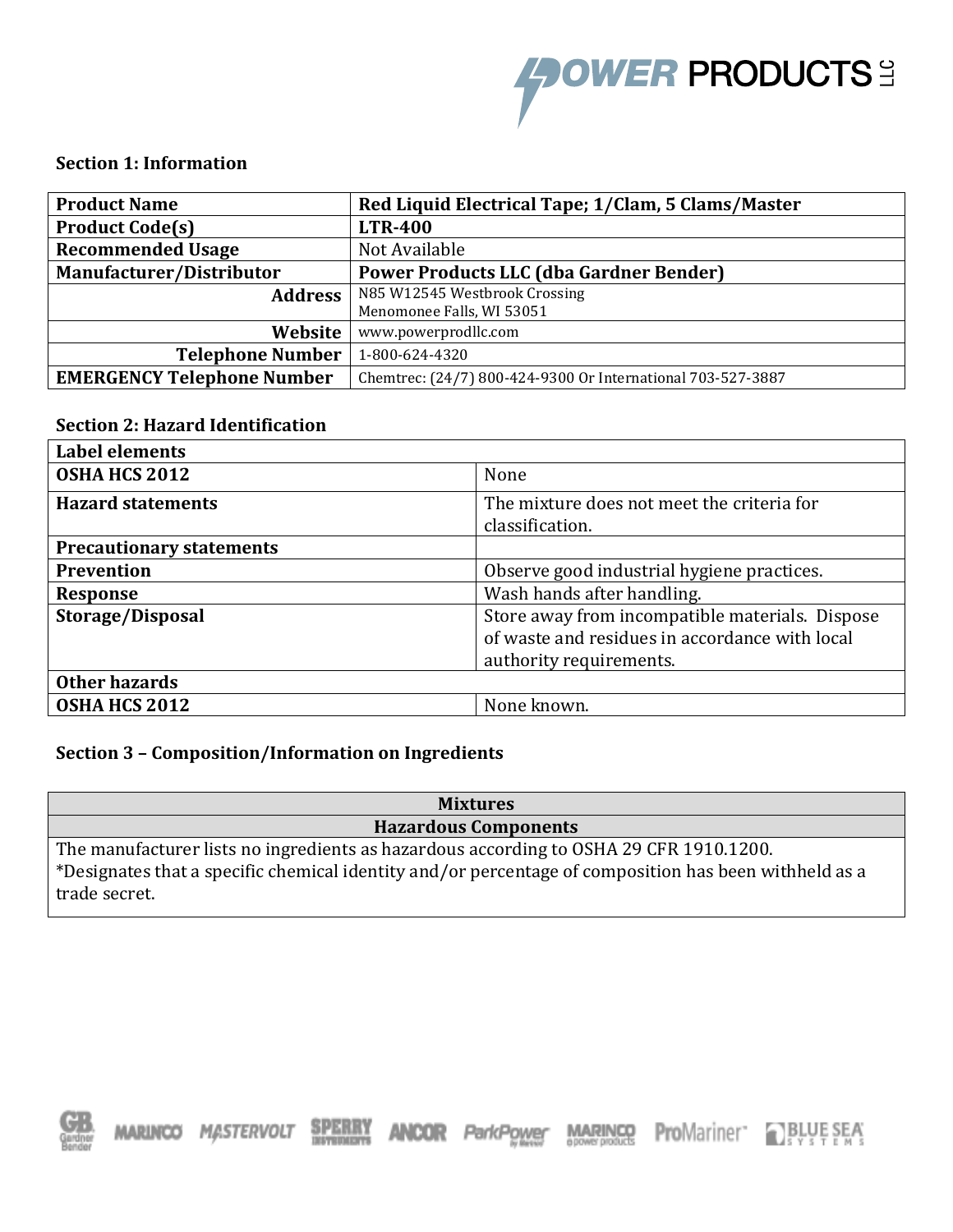

## **Section 4: First-Aid Measures**

| <b>Descriptions of First Aid Measures</b>                                                     |                                                                                      |  |  |  |  |
|-----------------------------------------------------------------------------------------------|--------------------------------------------------------------------------------------|--|--|--|--|
| <b>Inhalation</b>                                                                             | If breathing is difficult, remove to fresh air and keep at rest in a position        |  |  |  |  |
|                                                                                               | comfortable for breathing. Call a physician if symptoms develop or persist.          |  |  |  |  |
| Rinse skin with water/shower. Get medical attention if irritation develops and<br><b>Skin</b> |                                                                                      |  |  |  |  |
|                                                                                               | persists.                                                                            |  |  |  |  |
| Direct contact with eyes may cause temporary irritation. Rinse with water. Get<br>Eye         |                                                                                      |  |  |  |  |
|                                                                                               | medical attention if irritation develops and persists.                               |  |  |  |  |
| Ingestion                                                                                     | Rinse mouth. If ingestion of a large amount does occur, call a poison control center |  |  |  |  |
|                                                                                               | immediately.                                                                         |  |  |  |  |

## **Section 5: Fire-Fighting Measures**

| <b>Extinguishing Media</b>                                                                         |                                                                        |  |  |  |
|----------------------------------------------------------------------------------------------------|------------------------------------------------------------------------|--|--|--|
| <b>Suitable Extinguishing Media</b><br>Water fog. Foam. Dry chemical powder. Carbon dioxide (CO2). |                                                                        |  |  |  |
| <b>Unsuitable Extinguishing Media</b>                                                              | Do not use water jet as an extinguisher, as this will spread the fire. |  |  |  |

| Special hazards arising from the substance or mixture |                                                       |  |  |
|-------------------------------------------------------|-------------------------------------------------------|--|--|
| Specific hazards arising from the                     | During fire, gases hazardous to health may be formed. |  |  |
| chemical                                              |                                                       |  |  |

| <b>Advice for firefighters</b>      | Self-contained breathing apparatus and full protective clothing<br>must be worn in case of fire. |  |  |
|-------------------------------------|--------------------------------------------------------------------------------------------------|--|--|
| Firefighting equipment/instructions | Move containers from fire area if you can do so without risk.                                    |  |  |
| <b>Specific methods</b>             | Use standard firefighting procedures and consider the hazards<br>of other involved materials.    |  |  |
| <b>General fire hazards</b>         | No unusual fire or explosion hazards noted.                                                      |  |  |

## **Section 6 - Accidental Release Measures**

| Personal precautions, protective equipment and emergency procedures |  |                                                                            |                                                                       |  |  |                                                                     |  |  |
|---------------------------------------------------------------------|--|----------------------------------------------------------------------------|-----------------------------------------------------------------------|--|--|---------------------------------------------------------------------|--|--|
| <b>Precaution</b>                                                   |  |                                                                            | Keep unnecessary personnel away. For personal protection, see section |  |  |                                                                     |  |  |
|                                                                     |  | 8 of the SDS.                                                              |                                                                       |  |  |                                                                     |  |  |
| <b>Large Spills</b>                                                 |  | Large Spills: Stop the flow of material, if this is without risk. Dike the |                                                                       |  |  |                                                                     |  |  |
|                                                                     |  | spilled material, where this is possible. Cover with plastic sheet to      |                                                                       |  |  |                                                                     |  |  |
|                                                                     |  | prevent spreading. Absorb in vermiculite, dry sand or earth and place      |                                                                       |  |  |                                                                     |  |  |
|                                                                     |  |                                                                            |                                                                       |  |  | into containers. Following product recovery, flush area with water. |  |  |
|                                                                     |  | Never return spills to original containers for re-use. For waste disposal, |                                                                       |  |  |                                                                     |  |  |
|                                                                     |  | see section 13 of the SDS.                                                 |                                                                       |  |  |                                                                     |  |  |
| <b>Small Spills</b>                                                 |  | Small Spills: Wipe up with absorbent material (e.g. cloth, fleece). Clean  |                                                                       |  |  |                                                                     |  |  |
|                                                                     |  |                                                                            |                                                                       |  |  |                                                                     |  |  |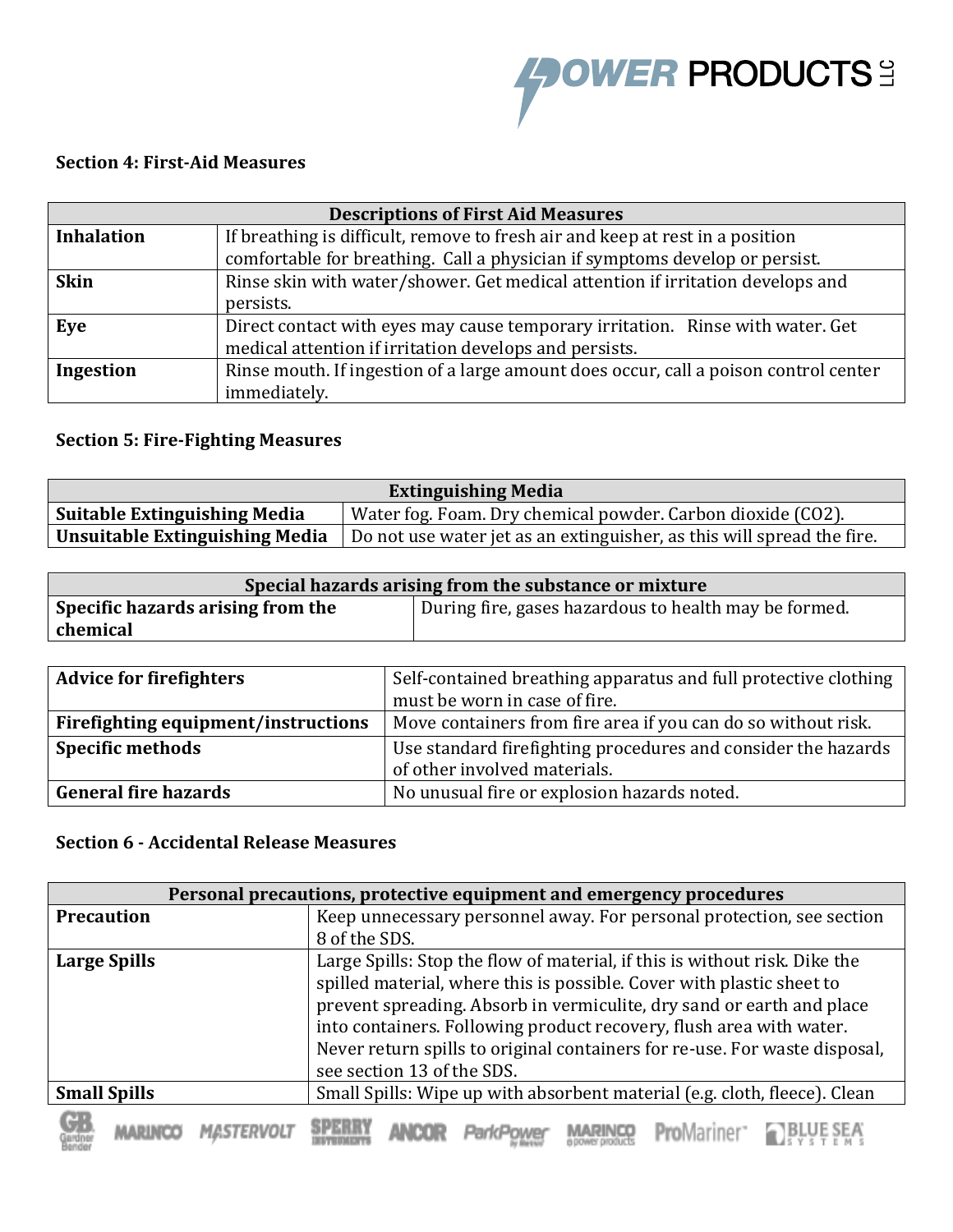

|                                  | surface thoroughly to remove residual contamination.<br>Never return spills to original containers for re-use. For waste disposal,<br>see section 13 of the SDS. |
|----------------------------------|------------------------------------------------------------------------------------------------------------------------------------------------------------------|
| <b>Environmental Precautions</b> | Avoid discharge into drains, water courses or onto the ground.                                                                                                   |

### **Section 7 - Handling and Storage**

| Conditions for safe storage, including any incompatibilities                  |                                                     |  |  |  |
|-------------------------------------------------------------------------------|-----------------------------------------------------|--|--|--|
| Store in original tightly closed container. Store away from<br><b>Storage</b> |                                                     |  |  |  |
|                                                                               | incompatible materials (see Section 10 of the SDS). |  |  |  |
| <b>Precautions for safe handling</b><br>Use care in handling/storage.         |                                                     |  |  |  |

#### **Section 8 - Exposure Controls/Personal Protection**

| <b>Exposure controls</b>              |                                                                  |  |  |  |  |  |
|---------------------------------------|------------------------------------------------------------------|--|--|--|--|--|
| <b>Engineering</b>                    | Good general ventilation (typically 10 air changes per hour)     |  |  |  |  |  |
| <b>Measures/Controls</b>              | should be used. Ventilation rates should be matched to           |  |  |  |  |  |
|                                       | conditions. If applicable, use process enclosures, local exhaust |  |  |  |  |  |
|                                       | ventilation, or other engineering controls to maintain airborne  |  |  |  |  |  |
|                                       | levels below recommended exposure limits. If exposure limits     |  |  |  |  |  |
|                                       | have not been established, maintain airborne levels to an        |  |  |  |  |  |
|                                       | acceptable level.                                                |  |  |  |  |  |
| <b>Personal Protective Equipment</b>  |                                                                  |  |  |  |  |  |
| <b>Respiratory</b>                    | No personal respiratory protective equipment normally required.  |  |  |  |  |  |
| Eye/Face                              | Not normally needed.                                             |  |  |  |  |  |
| <b>Hands</b>                          | Not normally needed.                                             |  |  |  |  |  |
| Footwear (specify)                    | Not normally needed.                                             |  |  |  |  |  |
| <b>Thermal Hazards</b>                | Wear appropriate thermal protective clothing, when necessary.    |  |  |  |  |  |
| <b>General hygiene considerations</b> | Always observe good personal hygiene measures, such as           |  |  |  |  |  |
|                                       | washing after handling the material and before eating, drinking, |  |  |  |  |  |
|                                       | and/or smoking. Routinely wash work clothing and protective      |  |  |  |  |  |
|                                       | equipment to remove contaminants.                                |  |  |  |  |  |

### **Section 9 - Physical and Chemical Properties**

| <b>Information on Physical and Chemical Properties</b> |            |                             |            |  |
|--------------------------------------------------------|------------|-----------------------------|------------|--|
| Appearance (physical state,   Liquid                   |            | Upper/lower flammability or | <b>NDA</b> |  |
| color, etc.)                                           |            | explosive limits            | <b>NDA</b> |  |
| <b>Odor</b>                                            | <b>NDA</b> | <b>Vapor Density</b>        | <b>NDA</b> |  |
| <b>Odor Threshold</b>                                  | <b>NDA</b> | <b>Specific Gravity</b>     | <b>NDA</b> |  |
| pH                                                     | <b>NDA</b> | <b>Relative Density</b>     | <b>NDA</b> |  |



**ANCOR** ParkPower

MARING ProMariner PLBLUE SEA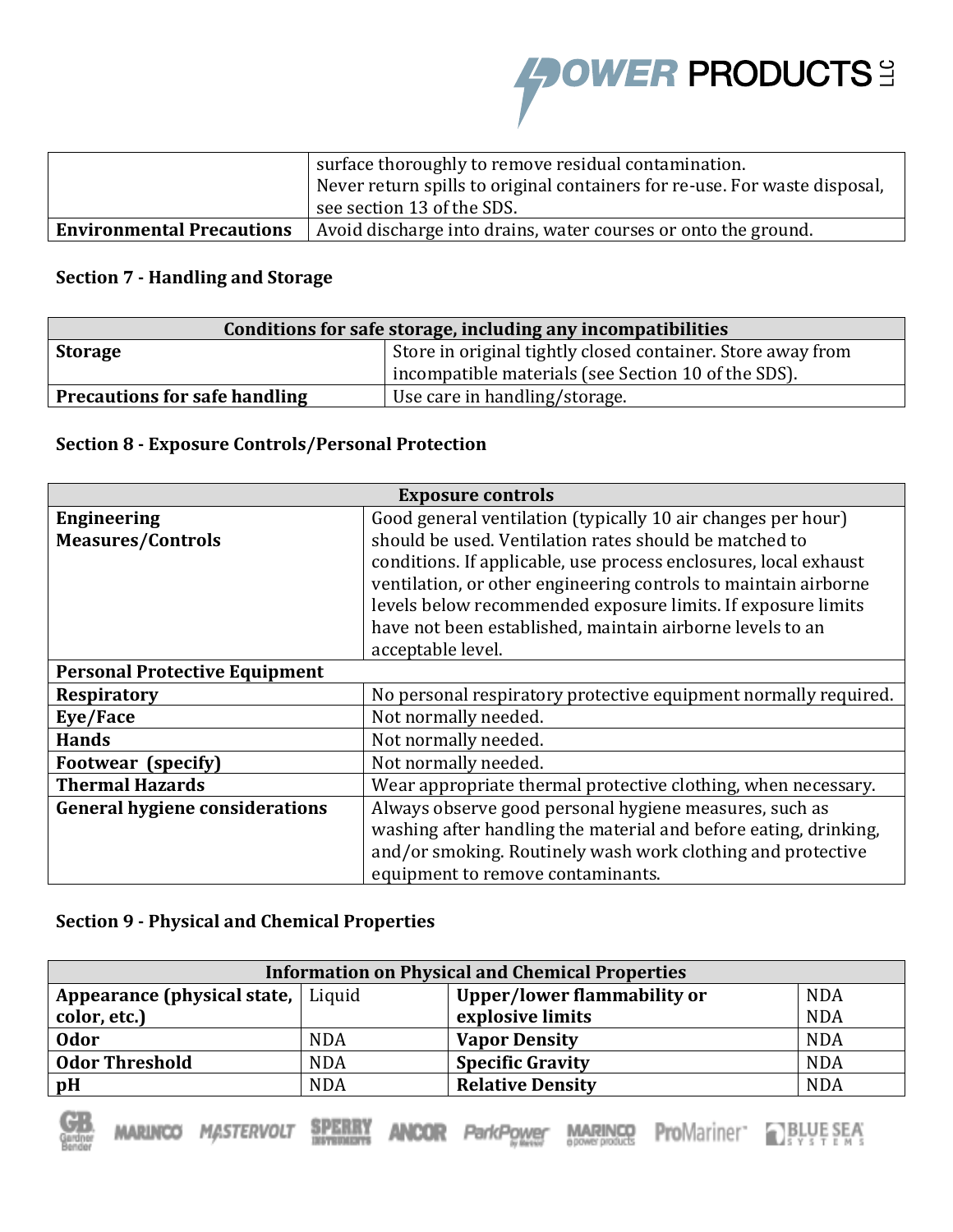# **FOWER PRODUCTS:**

| <b>Melting Point/</b>     | <b>NDA</b> | <b>Solubility in Water</b>             | <b>NDA</b>  |
|---------------------------|------------|----------------------------------------|-------------|
| <b>Freezing Point</b>     | <b>NDA</b> |                                        |             |
| Volatiles by Wt. $(\%):$  | $-266.45$  | <b>VOC</b> (regulatory)                | $0$ lbs/gal |
| Flammability (solid, gas) | <b>NDA</b> | Partition coefficient: n-octanol/water | <b>NDA</b>  |
| <b>Evaporation Rate</b>   | <b>NDA</b> | <b>Auto-ignition temperature</b>       | <b>NDA</b>  |
| <b>Viscosity</b>          | <b>NDA</b> | <b>Decomposition temperature</b>       | <b>NDA</b>  |

## **Section 10: Stability and Reactivity**

| Reactivity                                | The product is stable and non-reactive under normal conditions                    |  |
|-------------------------------------------|-----------------------------------------------------------------------------------|--|
|                                           | of use, storage and transport.                                                    |  |
| <b>Chemical Stability</b>                 | Material is stable under normal conditions.                                       |  |
| <b>Possibility of hazardous reactions</b> | No dangerous reaction known under conditions of normal use.                       |  |
| <b>Conditions to avoid</b>                | Contact with incompatible materials.                                              |  |
| <b>Incompatible materials</b>             | Strong oxidizing agents.                                                          |  |
|                                           | Hazardous decomposition products   No hazardous decomposition products are known. |  |

#### **Section 11 - Toxicological Information**

| <b>Potential Health Effects</b>                                                  |                                                          |  |  |
|----------------------------------------------------------------------------------|----------------------------------------------------------|--|--|
| <b>Inhalation (Acute -</b><br>No adverse effects due to inhalation are expected. |                                                          |  |  |
| Immediate)                                                                       |                                                          |  |  |
| Skin (Acute - Immediate)                                                         | No adverse effects due to skin contact are expected.     |  |  |
| Skin (Chronic - Delayed)                                                         | Prolonged skin contact may cause temporary irritation.   |  |  |
| Eye (Acute – Immediate)                                                          | Direct contact with eyes may cause temporary irritation. |  |  |
| <b>Ingestion (Acute -</b>                                                        | Expected to be a low ingestion hazard.                   |  |  |
| Immediate)                                                                       |                                                          |  |  |

#### **Section 12 - Ecological Information**

| <b>Toxicity</b>                  | The product is not classified as environmentally hazardous. However,<br>this does not exclude the possibility that large or frequent spills can<br>have a harmful or damaging effect on the environment. |  |
|----------------------------------|----------------------------------------------------------------------------------------------------------------------------------------------------------------------------------------------------------|--|
| Persistence and                  | No data is available on the degradability of this product.                                                                                                                                               |  |
| degradability                    |                                                                                                                                                                                                          |  |
| <b>Bioaccumulative potential</b> | No data available.                                                                                                                                                                                       |  |
| <b>Mobility in Soil</b>          | No data available.                                                                                                                                                                                       |  |
| Other adverse effects            | No other adverse environmental effects (e.g. ozone depletion,<br>photochemical ozone creation potential, endocrine disruption, global<br>warming potential) are expected from this component.            |  |

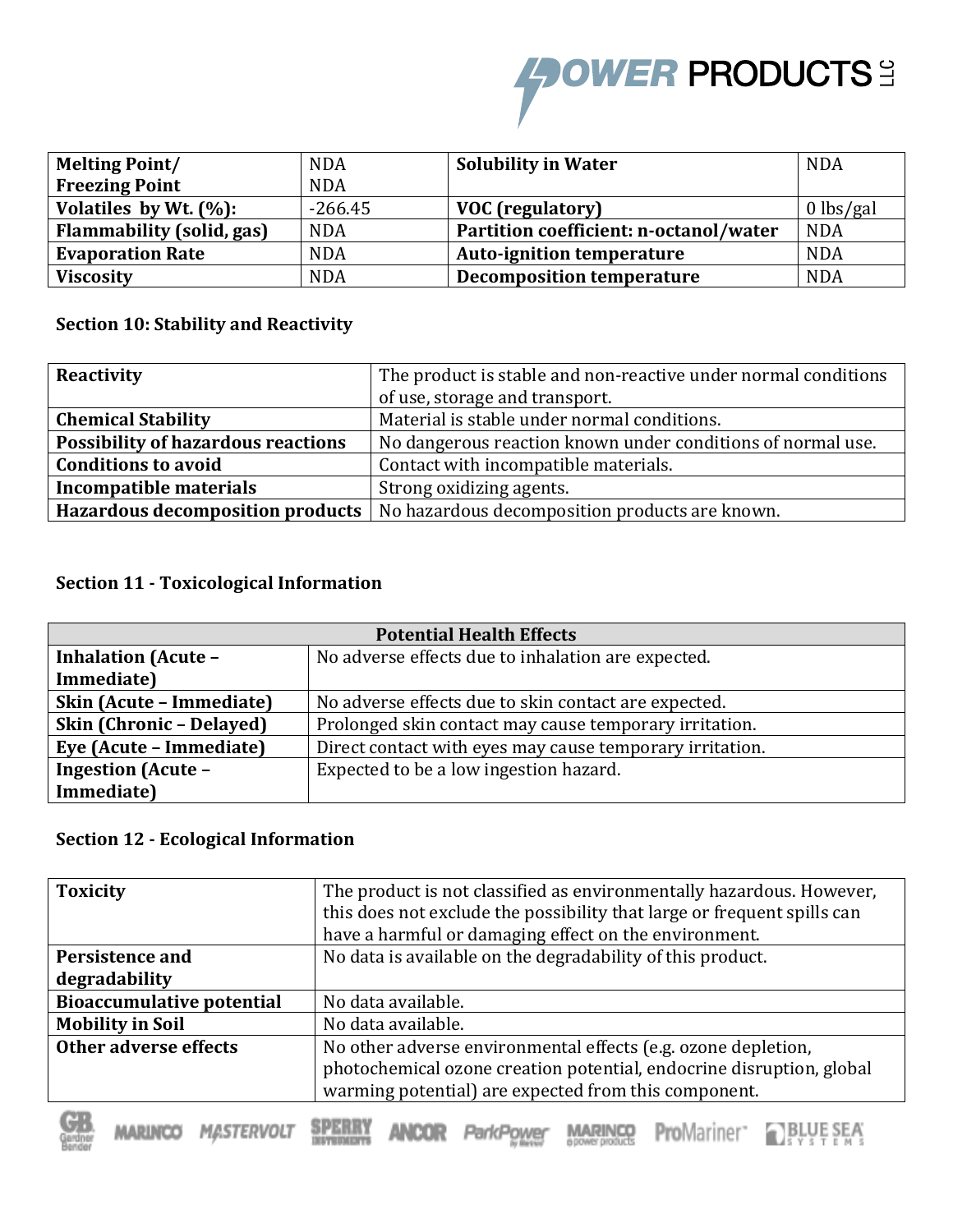

## **Section 13 - Disposal Considerations**

| <b>Disposal instructions</b>        | Collect and reclaim or dispose in sealed containers at licensed waste |  |
|-------------------------------------|-----------------------------------------------------------------------|--|
|                                     | disposal site.                                                        |  |
| Local disposal regulations          | Dispose in accordance with all applicable regulations.                |  |
| <b>Hazardous waste code</b>         | The waste code should be assigned in discussion between the user,     |  |
|                                     | the producer and the waste disposal company.                          |  |
| <b>Waste from residues / unused</b> | Dispose of in accordance with local regulations. Empty containers or  |  |
| products                            | liners may retain some product residues. This material and its        |  |
|                                     | container must be disposed of in a safe manner (see: Disposal         |  |
|                                     | instructions).                                                        |  |
| <b>Contaminated packaging</b>       | Since emptied containers may retain product residue, follow label     |  |
|                                     | warnings even after container is emptied. Empty containers should     |  |
|                                     | be taken to an approved waste handling site for recycling or          |  |
|                                     | disposal.                                                             |  |

#### **Section 14 - Transport Information**

|                                                                 | 14.1          | 14.2                                                          | 14.3                    |                  | 14.4           | 14.5           |
|-----------------------------------------------------------------|---------------|---------------------------------------------------------------|-------------------------|------------------|----------------|----------------|
|                                                                 | <b>UN</b>     | <b>UN Proper Shipping</b>                                     | <b>Transport</b>        |                  | <b>Packing</b> | Environmental  |
|                                                                 | <b>Number</b> | <b>Name</b>                                                   | <b>Hazard Class(es)</b> |                  | Group          | <b>Hazards</b> |
| <b>DOT</b>                                                      | <b>UN1139</b> | <b>Coating Solution 3</b>                                     | N/A                     |                  | N/A            | N/A            |
| <b>IMO/IMDG</b>                                                 | <b>UN1139</b> | <b>Coating Solution 3</b>                                     | N/A                     |                  | N/A            | N/A            |
| IATA/ICAO*                                                      | <b>UN1139</b> | <b>Coating Solution 3</b>                                     | N/A                     |                  | N/A            | N/A            |
| *Passenger and Cargo Aircraft & Cargo Aircraft ONLY - Forbidden |               |                                                               |                         |                  |                |                |
| Special precautions for user                                    |               | Read safety instructions, SDS and emergency procedures before |                         |                  |                |                |
| handling.                                                       |               |                                                               |                         |                  |                |                |
| Transport in bulk according to Annex II of MARPOL 73/78         |               |                                                               |                         | Not established. |                |                |
| and the IBC Code                                                |               |                                                               |                         |                  |                |                |

#### **Section 15 - Regulatory Information**

**Safety, health and environmental regulations/legislation specific for the substance or mixture**

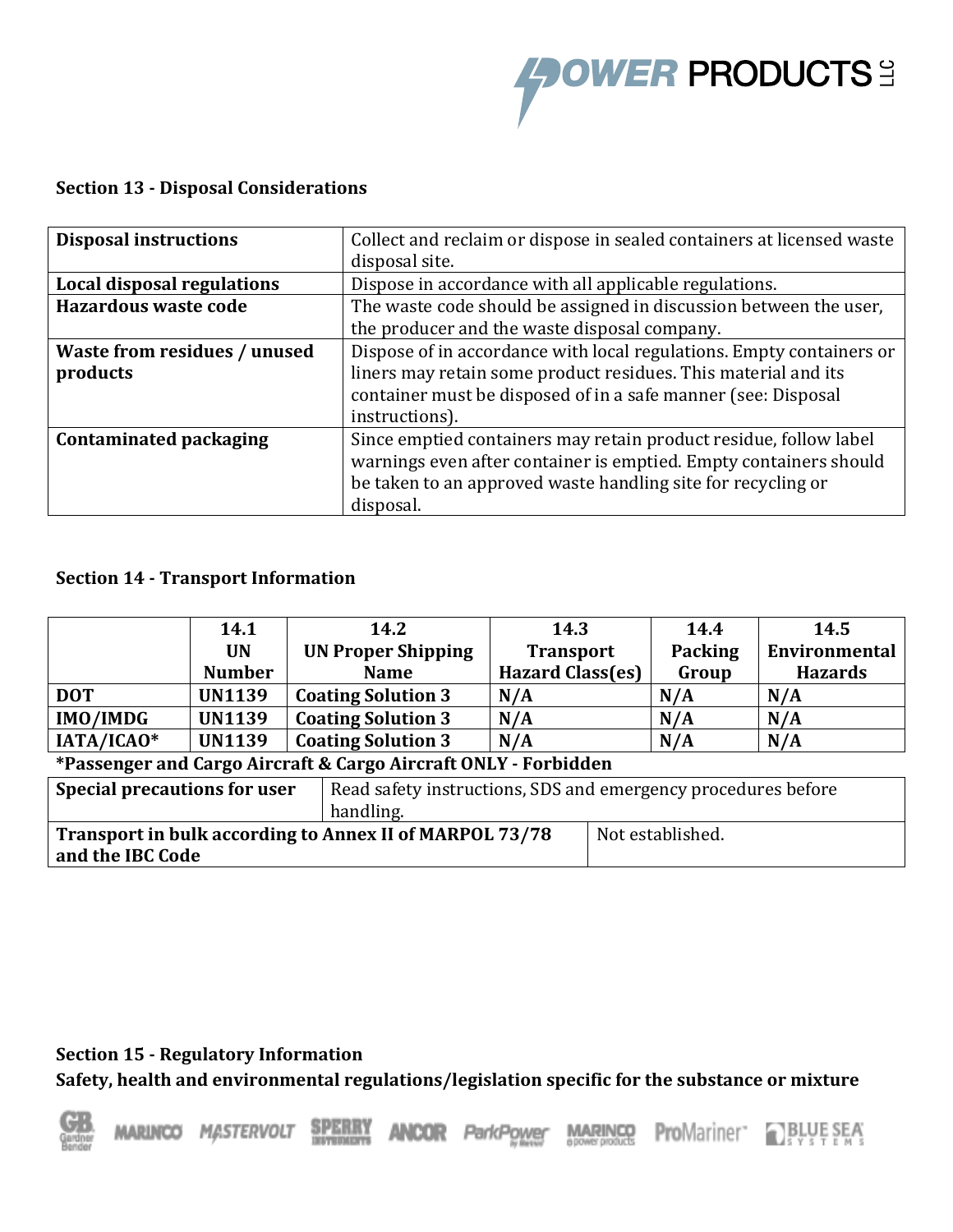

| <b>Hazard Classifications</b>                                                                             |                                                                                                    |                        |  |  |
|-----------------------------------------------------------------------------------------------------------|----------------------------------------------------------------------------------------------------|------------------------|--|--|
| <b>United States - Labor</b>                                                                              |                                                                                                    |                        |  |  |
| <b>U.S. OSHA - Specifically Regulated Chemicals</b>                                                       |                                                                                                    |                        |  |  |
| Not listed.                                                                                               |                                                                                                    |                        |  |  |
| <b>United States - Environment</b>                                                                        |                                                                                                    |                        |  |  |
|                                                                                                           | U.S. CAA (Clean Air Act) 1990 Hazardous Air Pollutants                                             |                        |  |  |
| Not regulated.                                                                                            |                                                                                                    |                        |  |  |
| <b>United States - California - Environment</b>                                                           |                                                                                                    |                        |  |  |
|                                                                                                           | <b>U.S. California Proposition 65 Carcinogens List</b>                                             |                        |  |  |
| Not regulated.                                                                                            |                                                                                                    |                        |  |  |
| United States - Pennsylvania - Labor                                                                      |                                                                                                    |                        |  |  |
|                                                                                                           | <b>U.S. Pennsylvania RTK (Right to Know) Environmental Hazard List</b>                             |                        |  |  |
| Not regulated.                                                                                            |                                                                                                    |                        |  |  |
| <b>United States - Rhode Island - Labor</b>                                                               |                                                                                                    |                        |  |  |
| <b>U.S. Rhode Island Hazardous Substance List</b>                                                         |                                                                                                    |                        |  |  |
| Not regulated.                                                                                            |                                                                                                    |                        |  |  |
| Country(s) or region                                                                                      | <b>Inventory name</b>                                                                              | On inventory (yes/no)* |  |  |
| Australia                                                                                                 | Australian Inventory of Chemical Substances<br>N <sub>o</sub><br>(AICS)                            |                        |  |  |
| Canada                                                                                                    | Domestic Substances List (DSL)                                                                     | N <sub>o</sub>         |  |  |
| Canada                                                                                                    | Non-Domestic Substances List (NDSL)                                                                | N <sub>o</sub>         |  |  |
| China                                                                                                     | Inventory of Existing Chemical Substances in China<br>N <sub>o</sub><br>(IECSC)                    |                        |  |  |
| Europe                                                                                                    | European Inventory of Existing Commercial<br>N <sub>o</sub><br><b>Chemical Substances (EINECS)</b> |                        |  |  |
| Europe                                                                                                    | European List of Notified Chemical Substances<br>N <sub>o</sub><br>(ELINCS)                        |                        |  |  |
| Japan                                                                                                     | Inventory of Existing and New Chemical<br>N <sub>o</sub><br>Substances (ENCS)                      |                        |  |  |
| Korea                                                                                                     | Existing Chemicals List (ECL)<br>N <sub>o</sub>                                                    |                        |  |  |
| New Zealand                                                                                               | New Zealand Inventory                                                                              | No                     |  |  |
| Philippines                                                                                               | Philippine Inventory of Chemicals and Chemical<br>Substances (PICCS)                               | No                     |  |  |
| <b>United States &amp;</b>                                                                                | Toxic Substances Control Act (TSCA) Inventory<br>N <sub>0</sub>                                    |                        |  |  |
| Puerto Rico                                                                                               |                                                                                                    |                        |  |  |
| *A "Yes" indicates that all components of this product comply with the inventory requirements             |                                                                                                    |                        |  |  |
| administered by the governing country $(s)$                                                               |                                                                                                    |                        |  |  |
| A "No" indicates that ano an mana companents of the product are not listed an example from listing on the |                                                                                                    |                        |  |  |

A "No" indicates that one or more components of the product are not listed or exempt from listing on the inventory administered by the governing country(s).

**Section 16 - Other Information**